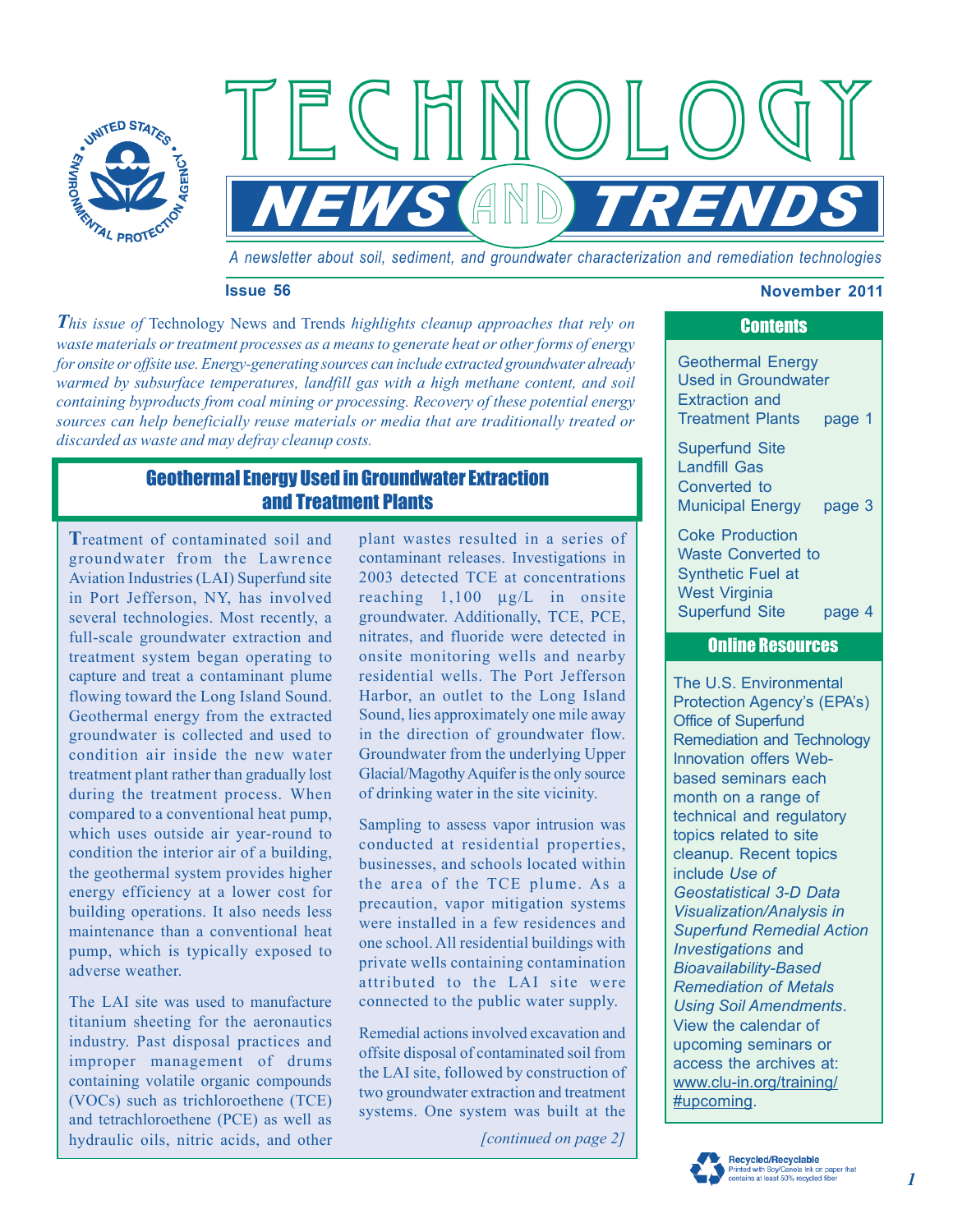## *[continued from page 1]*

location of the former manufacturing facility and began operating in September 2010. The second system was constructed one mile downgradient in the residential section of Port Jefferson and started operating in August 2011. Both plants rely on a vertical borehole system to extract groundwater and are equipped with open-loop ground-source heat exchange systems. As needed for all geothermal heat exchange systems, heat loss was minimized during construction by properly sealing all wells and thermally fusing all pipe connections.

The onsite groundwater treatment system uses a conventional 15-hp submersible pump to extract contaminated groundwater from two 10-inch-diameter boreholes at a depth of 250 feet below ground surface (bgs). To assure an adequate seal, each well was constructed of stainless steel (type 304) and packed along its full length with 20% bentonite slurry emplaced using a tremie pipe. Both wells are connected to a header assembly that directs water through approximately 600 feet of HDPE pipe to a single 1.5-ton geothermal heat exchanger inside the treatment plant (Figure 1).

The average temperature of unconditioned groundwater entering the heat exchanger is 56º F. Following heating or cooling of coils within the exchanger, the air is released at an average rate of 600 standard cubic feet per minute (scfm) and blown through ductwork throughout the plant to supply warm or cool air as needed. This allows the ground below and around the treatment plant to serve as a heat source in winter and a heat sink in summer.

After passing through the heat exchanger, water is pumped to an air stripping system operating with an air/water ratio of 65/1 to separate VOCs from the water. The system is equipped with two 3,000-pound activated carbon filtration vessels to treat the air prior to its emission from the plant. Water then flows from the air stripper



through bag filters to extract solid materials generated during the air stripping process, which could plug discharge piping. Finally, the fully processed water is returned to the aquifer through a network of five 258-foot injection wells approximately 1,000 feet upgradient from the extraction wells. The system treats approximately 150 gallons of water per minute.

In contrast, the downgradient groundwater treatment system (within Port Jefferson) extracts contaminated water at a slower rate averaging 80 gallons per minute from four shallower wells at depths of 80-140 feet bgs. The treatment plant operates a similar geothermal energy system and air stripping system. Fully processed water is discharged into an existing pond and its adjoining creek at a point approximately 20 feet from the extraction wells.

EPA Region 2 anticipates operating both treatment plants for approximately 20 years to achieve remedial action goals. Use of geothermal energy is expected to annually avoid 6,000-7,000 kilowatt-hour (kWh) of electricity otherwise needed to heat or cool each treatment plant. This electricity reduction is estimated to save \$1,300 \$1,700 in annual operation and maintenance costs for each plant. Additional processing efficiencies leading to lower maintenance costs were gained by using variable

*Figure 1. To minimize heat loss and gain other operating efficiencies, the heat pump is joined directly to the HVAC manifold for conditioning air inside the LAI treatment plant.* 

frequency drives for on-demand rather than continual pumping. Energy-efficient features of the treatment buildings include skylights or strategically placed windows for natural daylighting, tankless water heaters, and highly insulated exterior walls.

Prior to treatment plant start-ups, two injections of potassium permanganate were conducted to address an onsite TCE hotspot by way of in situ chemical oxidation. Approximately 42,000 pounds and 31,000 pounds were injected to a depth of 200-220 feet in July and August, respectively, of 2010. Groundwater sampling near the injection locations in January 2011 indicated a 92% decrease in TCE concentrations.

To date, site cleanup costs total approximately \$16 million, including about \$2 million for the downgradient groundwater extraction/treatment system and \$7.5 million for the upgradient extraction/treatment system and ISCO. The cost was reimbursed by \$4.7 million in American Resource and Recovery Act funding in 2009. In addition to the geothermal system, other elements of the newer plant in Port Jefferson conformed to the U.S. Green Building Council's Leadership in Energy and Environmental Design (LEED) specifications for new construction and major renovations.

*Contributed by Keith Glenn, EPA Region 2 [\(glenn.keith@epa.gov](mailto:glenn.keith@epa.gov) or 732-321-4454), Maria Jon, EPA Region 2 [\(jon.maria@epa.gov o](mailto:jon.maria@epa.gov)r 212-637-3967), and Demetrios Klerides, CDM [\(kleridesd@cdm.com](mailto:kleridesd@cdm.com)  or 212-785-9123)*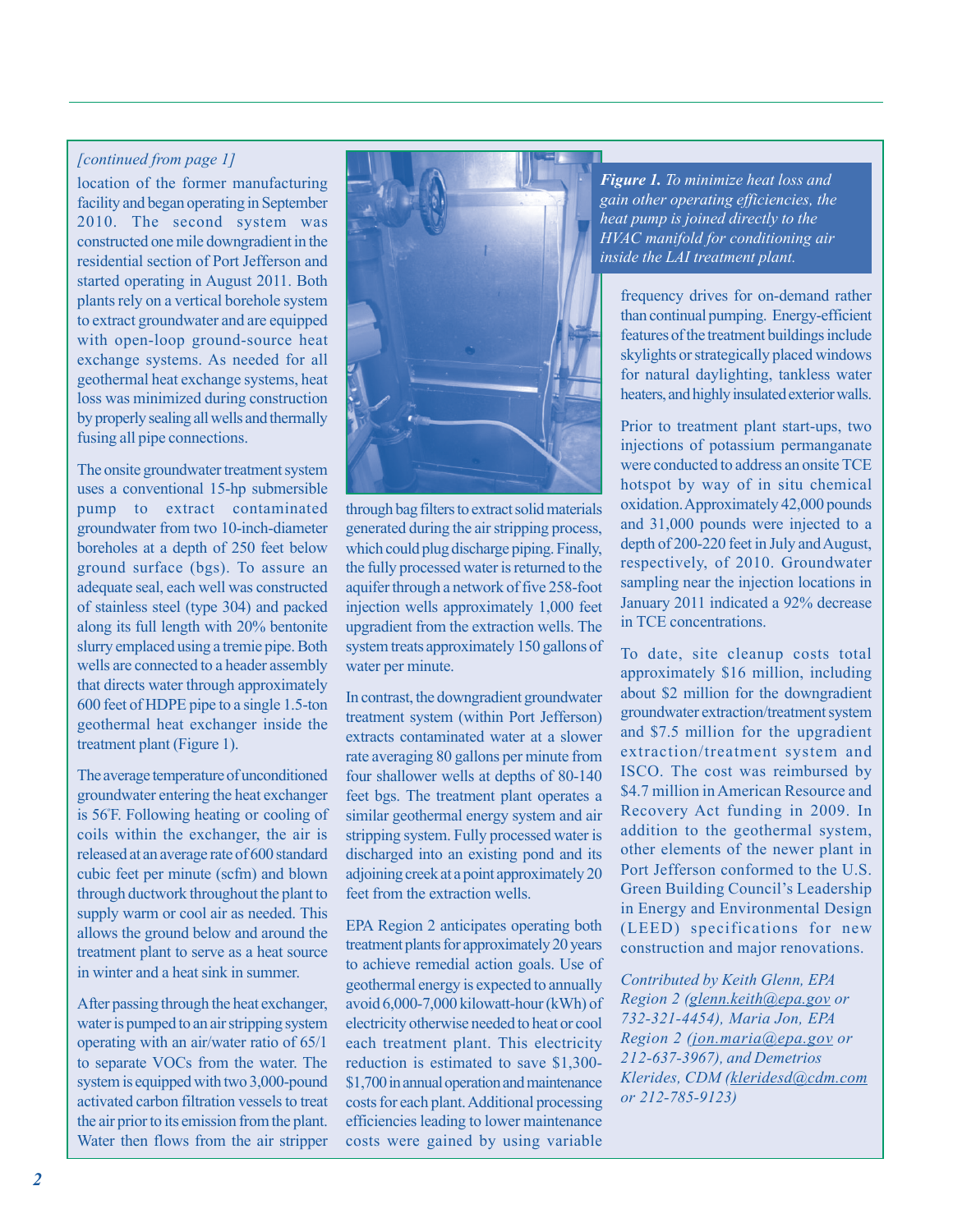# Superfund Site Landfill Gas Converted to Municipal Energy

<span id="page-2-0"></span>**E**PA Region 5 worked with Waste Management of Illinois, Inc., the Community High School District #117 of Lake County, and other parties in northeastern Illinois to integrate energy production with remediation of the HOD Landfill Superfund site. Landfill gas (LFG) from this inactive waste facility is routed to the adjacent school where microturbines convert methane in the gas to heat and generate electricity for the campus. Prior to the 2003 integration, LFG was treated as waste through active flaring.

From 1963 until 1984, the 51-acre landfill accepted local residential, commercial, and industrial waste. The waste was covered in 1989 with four to seven feet of soil. Over time, portions of the cover exhibited erosion, differential settlement, ponded water, and failing vegetation. Leachate seeps, animal burrows, and fugitive LFG emissions also were evident on or around the cover. By 1990, VOCs were detected in several onsite wells and the leachate, which also contained high concentrations of metals such as barium and chromium. Site remediation starting in 1998

focused on restoring the cover, improving leachate collection, and upgrading the gas collection and treatment system.

Instead of repairing the existing networks for LFG flaring and leachate collection, the two networks were upgraded and combined as a dual extraction system. A header system comprising about 12,000 feet of piping interconnects the well network to convey LFG to one centralized blower/ flare station. This forms a fully active extraction and treatment system, with a 100- to 150-foot radius of influence for each well. The wells are spaced approximately 200 feet apart and extend approximately 35 feet below ground surface, to approximately five feet above the bottom of the landfill.

Feasibility of converting the LFG to useable energy depended on several factors, all of which were favorable at the site. The landfill is estimated to contain 1.5 million cubic yards of waste, the majority being municipal waste (with carbon content higher than industrial waste). The landfill also is sufficiently deep (45 feet on average) to promote generation of anaerobic gas, and its restored soil cover would decrease water infiltration. In addition, the upgrade to an active gas collection system would provide better control of the LFG, which contained up to 55% methane in 2003. Designs for the dual extraction system expected an initial LFG throughput of 200 scfm.

Construction of the new LFG system, including 20 new extraction wells, began in August 2000 and was completed in March 2001. One-half mile of pipeline transfers the clean and compressed LFG to a co-generated heat and power (CHP) system on the school campus (Figure 2). The CHP system employs twelve 30-kW microturbine generators with two heat exchangers that recycle exhaust heat from the turbines. The system is designed to operate 24/7 and supplements utility power for six roof-top mechanical units, parking lot lights, seven boilers, 15 pumps, and classroom lighting as well as other machinery components. When heat is

*[continued on page 4]* 



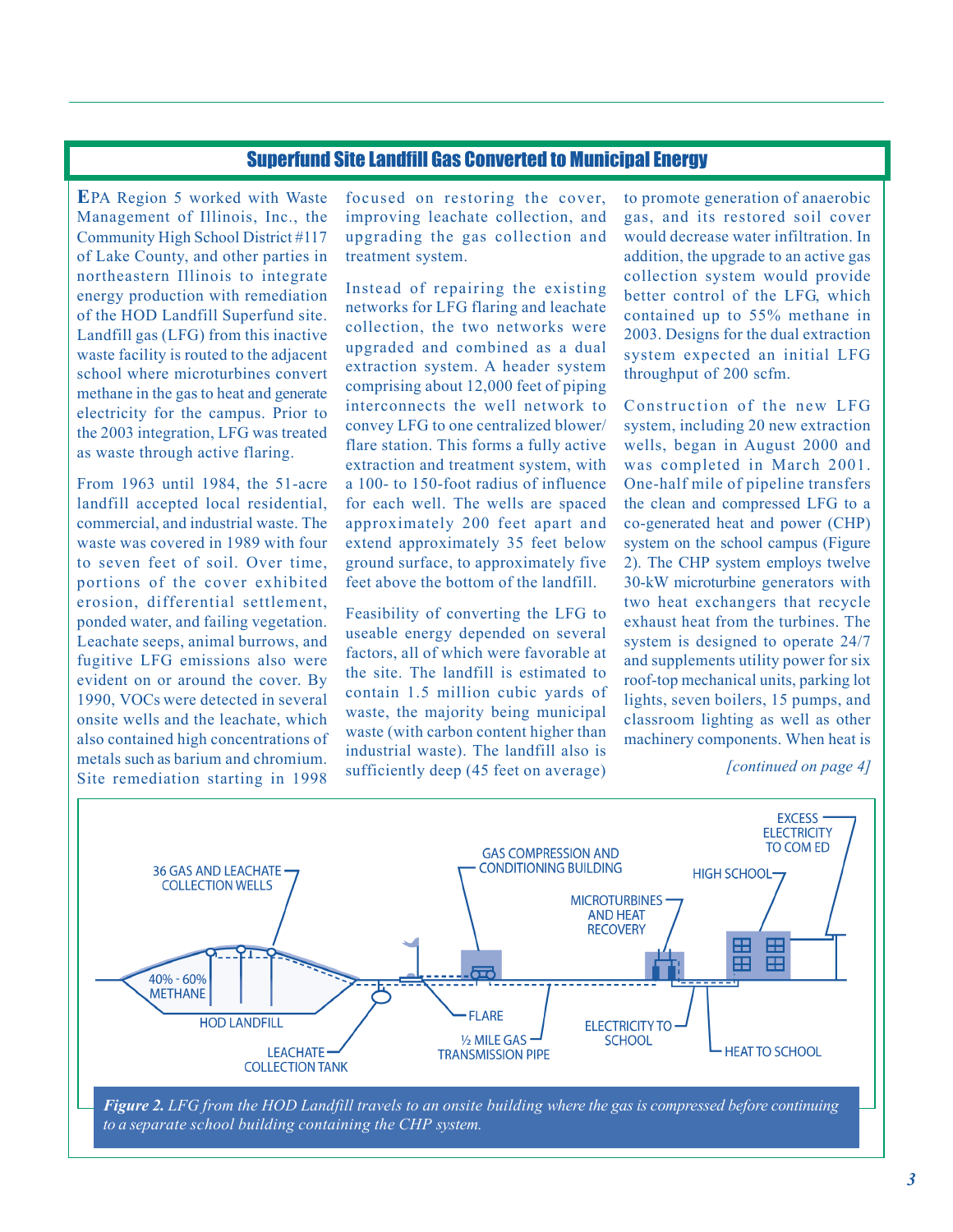## <span id="page-3-0"></span>*[continued from page 3]*

not required, the exhaust is automatically diverted around the heat exchanger, allowing for continued electrical output.

The equipment can generate a total of approximately 360 kW of electric energy and 3.48 million British thermal units (BTUs) of thermal energy to heat and power portions of the 262,000-squarefoot school building. The District uses approximately 60% of the power generated during peak hours, and excess electricity produced by the microturbines is transferred to the grid for distribution by Commonwealth Edison (Com Ed).

During installation of the LFG system, improvements were made to the landfill's final cover system. Restoration involved adding a 2-foot layer of compacted clay and a 12-inch layer of non-compacted soil over portions of the site to serve as the upper cover layer. In low-lying areas of the site, the waste was first reconsolidated and then re-covered in a similar manner. Finally, the entire site was regraded to a minimum 2% slope with a maximum 4:1 (horizontal to vertical) ratio on most sides, and vegetation was re-established through seeding and mulching. Approximately

two-thirds of the site now hosts many of the school's athletic fields.

Approximately 2,000-3,000 gallons of leachate per day are collected from the dual extraction wells and transported to the publicly owned treatment works for disposal. The current rate of LFG throughput is approximately 150 scfm, with about 48% methane. Turbine efficiency is greatest in colder months. In warmer months, extremely high temperatures within the turbines' metal housings can cause turbine overheating and temporary shutdown; after the temperatures subside, the turbines can be restarted. Although microturbines typically perform best when operating in areas with open air passage, the housings were added as a noise and visual barrier for the campus.

Installed equipment costs for the LFG system totaled approximately \$1.9 million, including the \$200,000 compression and treatment system, \$450,000 pipeline, \$1.2 million CHP system, and two new buildings. The cost was offset by a \$500,000 grant from the Illinois Department of Commerce and Community Affairs' Renewable Energy Resource Program and secured through revenue bonds. As gas generation declines, individual turbines will be taken offline and sold or re-purposed, and low-cost methods for purchasing second-generation turbines will be explored.

Operational savings due to the firstgeneration CHP system have been lower than anticipated by the District, with an overall loss to date; however, less electricity and natural gas are purchased than if the system were not in place. To increase overall savings, the District is investigating modifications that could enable certain equipment to operate during off-peak rather than peak electricity hours. Negotiations for net metering of the excess CHP-generated electricity, which would allow potential credit by (or sale to) Com Ed, also are underway.

*Contributed by Karen Mason-Smith, EPA Region 5 [\(mason](mailto:mason-smith.karen@epa.gov)[smith.karen@epa.gov o](mailto:mason-smith.karen@epa.gov)r 312-886-6150) and Jennifer Nolde, Community High School District #117 (jnolde@d117.org or 847-838-7180)* 

## Coke Production Waste Converted to Synthetic Fuel at West Virginia Superfund Site

**E**PA Region 3, the West Virginia Department of Environmental Protection (WV DEP), ExxonMobil Corporation, and the Fairmont Community Liaison Panel partnered to incorporate energy production into the environmental restoration of two areas containing byproduct waste from former operations at the Sharon Steel Corporation-Fairmont Coke Works Superfund site in Fairmont, WV. Between 2003 and 2010, coal tarderived waste materials with high BTU value at the site's former waste management and processing areas were

excavated and blended with coal and other materials to form synthetic fuel, or synfuel, for offsite energy recovery. The work was completed as part of Project XL, a program created by EPA in 1995 to test innovative environmental management strategies for achieving a faster, more thorough cleanup.

Coke production, coke waste disposal, and waste treatment operations occurred from 1918 to 1979 on 55 acres of the site. The site's remaining 42 acres comprise a wooded hillside that descends to the Monongahela River.

Waste generated during production was disposed of at various onsite locations. Initial emergency response actions were completed in the 1990s, when 1,100 tons of waste tar, over 55,000 tons of waste sludge and debris and more than 330,000 gallons of wastewater were removed from the site. Through Project XL, the majority of the waste materials located in the remaining two areas – the former waste management and former process areas – were integrated into energy production.

*[continued on page 5]*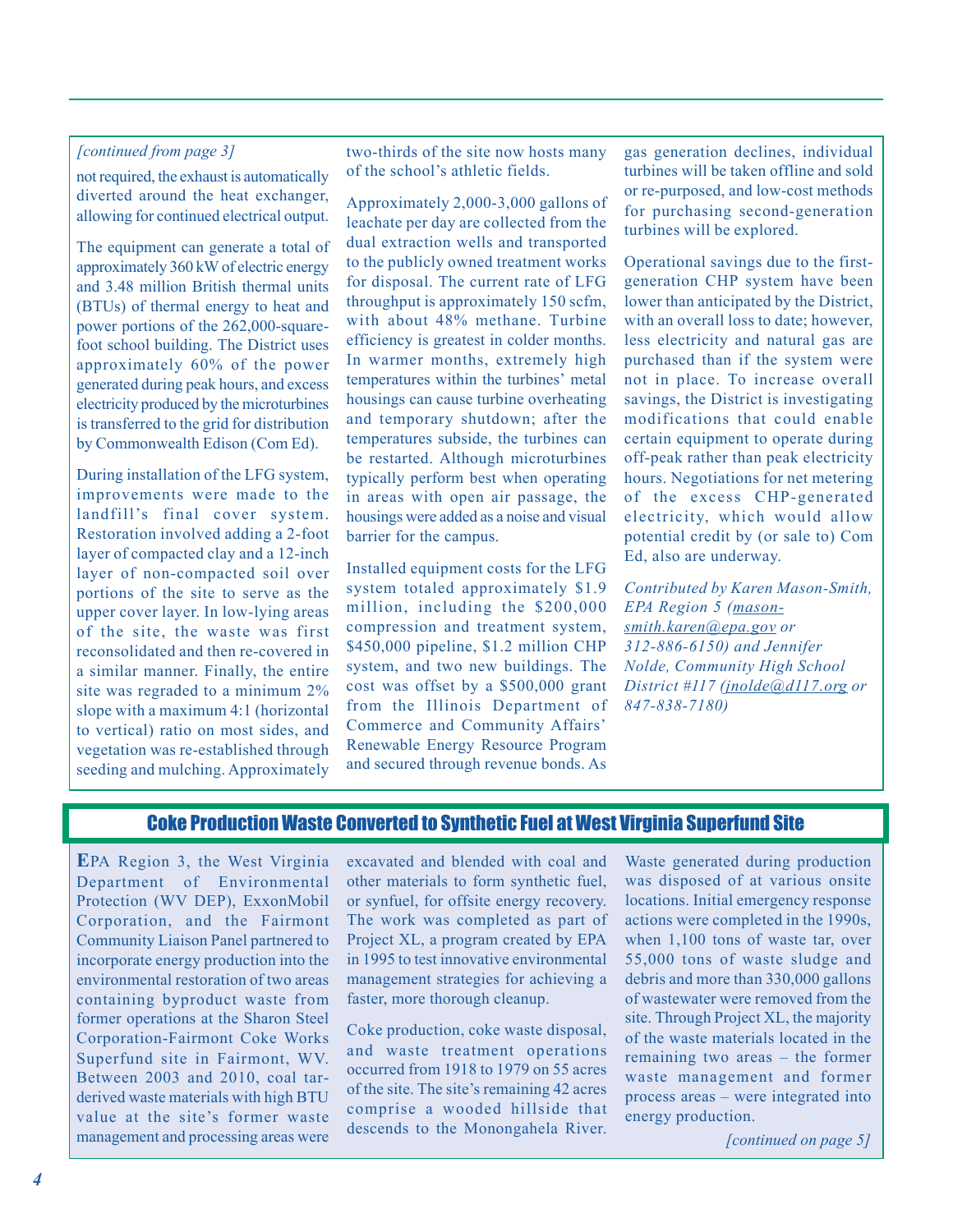## *[continued from page 4]*

The former waste management area encompassed 29 acres in the western portion of the site and comprised two former landfills, oxidation impoundments, a breeze washout area, a waste sludge and breeze storage area, and a sludge storage area. The 10-acre former process area included a breeze pile, a waste tar pit, a benzol scrubber area, gas holders, gas purifier tanks, a phenol recovery building, and a Pyridine sump.

Soil impacted with coal tar-derived constituents and coke breeze was excavated to depths of 18 feet bgs. Excavated materials were placed in temporary staging piles used to sort waste streams (Figure 3). Impacted materials that were deemed unsuitable for synfuel production, such as low-BTU clays and high-sulfur Prussian blue materials, were shipped to permitted offsite treatment, storage, and disposal facilities. Materials with tar-like composition and high BTU value were transported to a processing area where they were screened to remove wood, large rocks, and other debris from the fuel

and crushed to achieve a maximum particle size of  $\frac{3}{8}$ -inch diameter for the feedstock. Piles of feedstock were isolated and sampled for parameters of interest. The feedstock was then custom blended with various amendments including coal, coal silts, sawdust, and carbon black to meet fuel feedstock specifications of greater than 7,500 BTU per pound of material, less than 10% moisture, less than 38% ash, less than 2% sulfur. The feedstock also passed Toxicity Characteristic Leaching Procedure tests. Feedstock specifications were established following a pilot-scale, proof-ofperformance, test burn conducted in February 2003 at the Grant Town Power Plant, to confirm that the synfuel product could be processed within existing emission standards.

Onsite processing of excavated materials for synfuel production continued until July 2009, when the larger deposits of potentially recyclable materials at the site had been nearly exhausted. At that point, high BTU-wastes had been processed onsite to generate 486,111 tons of synthetic fuel. The fuel produced in the recycling effort was used at the Grant Town Power Plant to generate over

520,000 megawatts of electricity. When the throughput diminished, the final 6,993 tons of material with greater than 3,500 BTU per pound were transported to the Piney Creek Power Plant in Clarion, PA, where it was blended onsite prior to usage as a power source. In addition, 238,342 tons of contaminated soil and waste with a low BTU value or properties otherwise unsuitable for recycling were transported to permitted offsite facilities for treatment or disposal.

Prior to excavation of materials for synfuel blending, a 50- by 50-foot grid was laid over the entire site. Upon removal of impacted materials, each cell was sampled to verify that chemical-specific performance standards were met within each area to a 95% upper confidence limit. The critical constituents driving the confirmation sampling program were benzene, naphthalene and carcinogenic PAHs measured as benzo(a)pyrene toxicity equivalents [B(a)P TEQ]. Specific performance standards varied slightly between each area but were nominally less than 1.0 mg/kg benzene, less than 0.7 mg/kg naphthalene, and less than 4.6 mg/kg B(a)P TEQ. The cleanup criteria were selected to be protective of underlying groundwater and direct contact with remaining onsite soil. Soil samples collected from the two areas in 2010 confirmed that performance standards had been achieved. The two areas were graded to promote stormwater sheet flow across clean areas, and seeded to control erosion and prevent sedimentation. Deeper excavations

*[continued on page 6]* 

*Figure 3 . Backhoes segregate excavated wastes as it is screened and crushed at the Sharon Steel Corporation-Fairmont Coke Works Superfund site.*